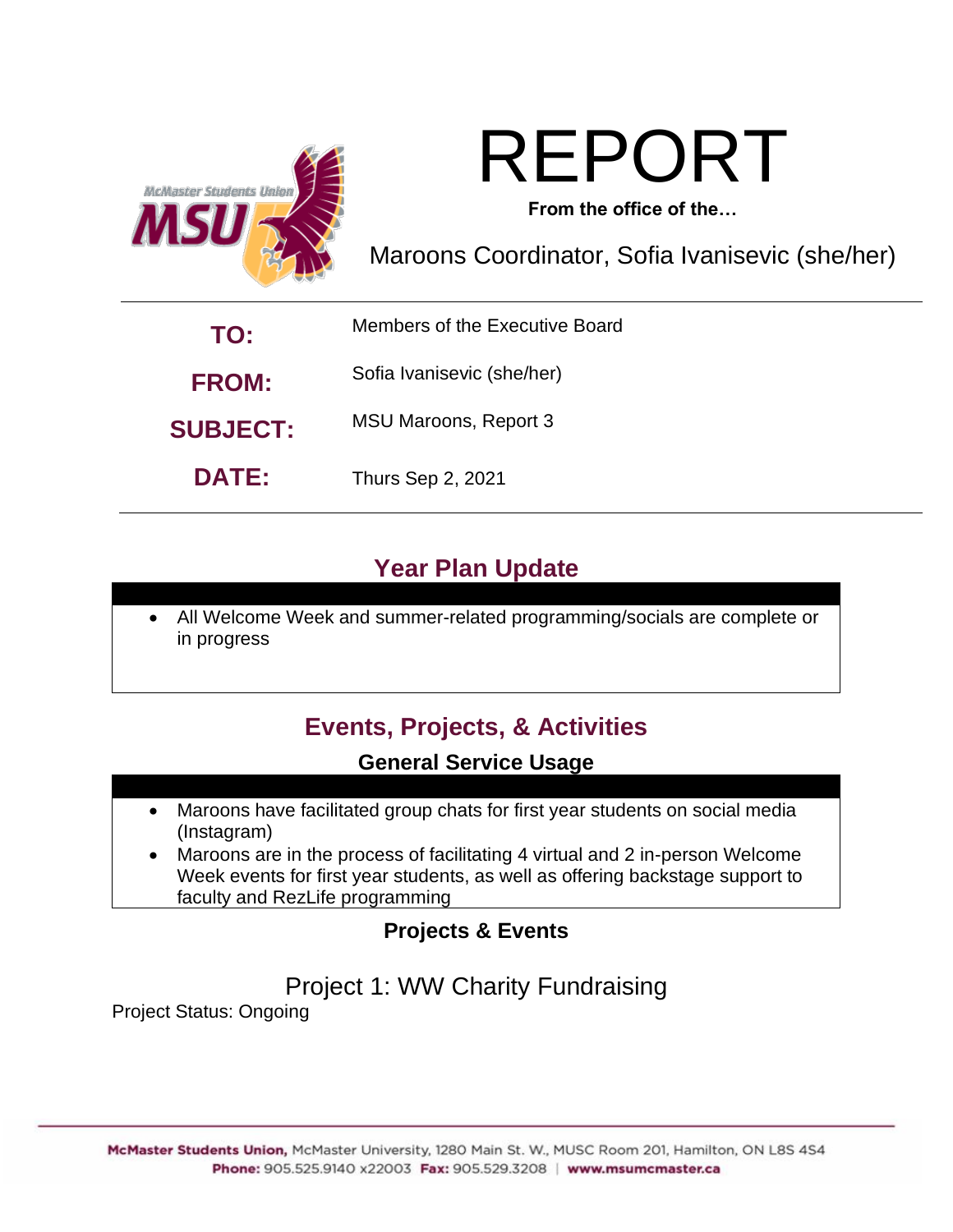- **The WW Charity for 2021 is the Hamilton Regional Indian Centre (HRIC)**
- Our fundraising coordinator has been working closely with representatives from HRIC, the Faculty Coordinator, and MSU accounting to coordinate a WW charity announcement across faculties and set up donation portals on the MSU website
- Each faculty is responsible for coordinating their own fundraising efforts throughout Welcome Week
- The Maroons will be running an on-campus and virtual scavenger hunt / GeoGuessr activity during Welcome Week, featuring a short lesson about the history of the land McMaster sits on by two guest speakers from HRIC

## Project 2: Rep Suit and Jersey Orders + Pick Up

Project Status: Complete/Ongoing

- All Maroons reps ordered suits and jerseys at the start of July
- Both have yet to arrive  $\rightarrow$  suits will be ready for pickup on Monday and jerseys will be ready later this week
- In the future, I recommend the Maroons Coordinator places both orders by early June in order to ensure more timely order processing, even if this means ordering rep suits separately or from a different vendor than other rep groups

# Project 3: WW Programming

Project Status: Ongoing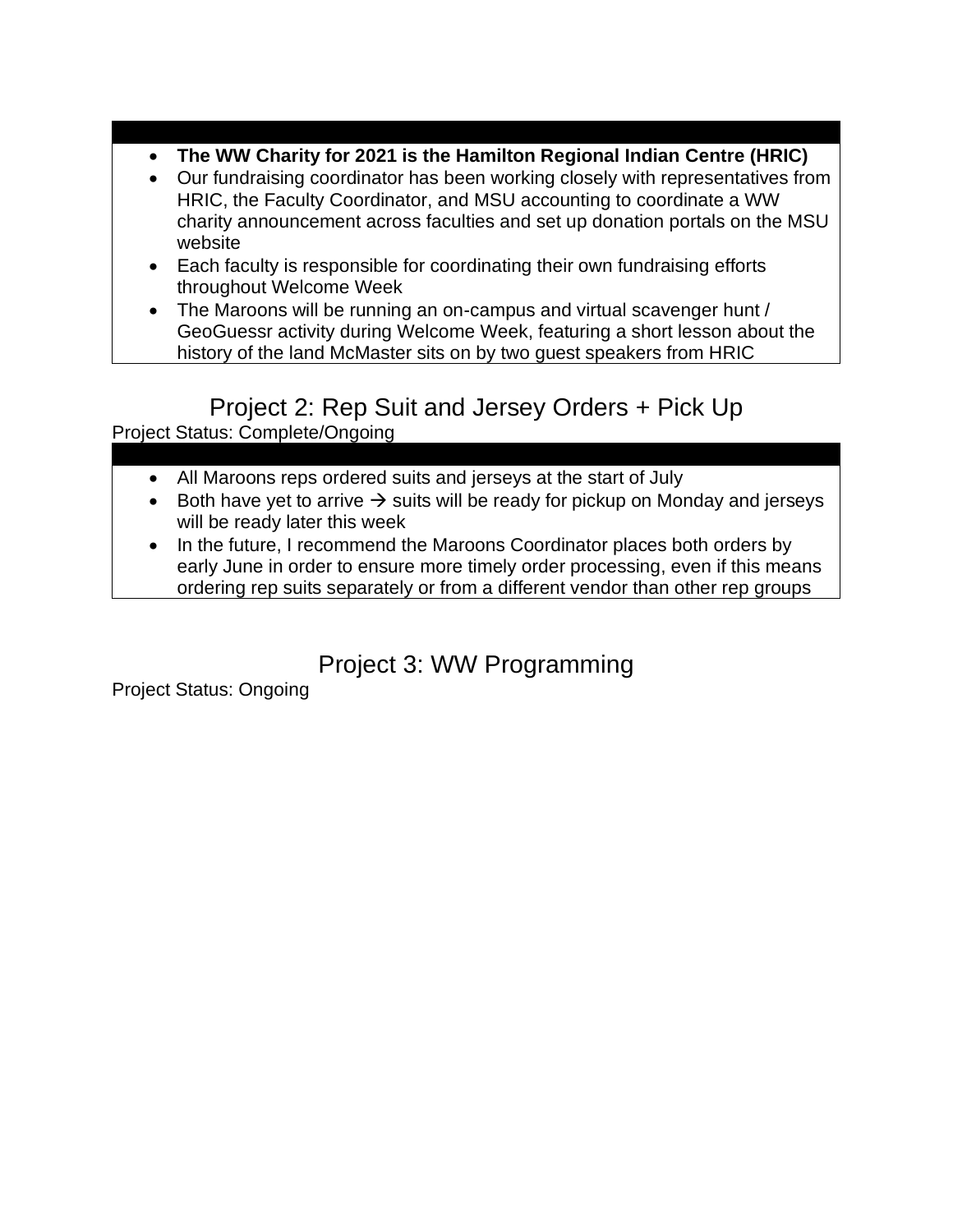- Starting at the end of July, I have begun attending WWPIC and WW Faculty Planner meetings weekly  $\rightarrow$  I believe it is extremely necessary for the Maroons Coordinator to be invited to / sit on these committees from the beginning of WW planning, and for this commitment to be reflected in future payroll (it requires at minimum an additional ~4 hours a week)
- The Maroons have received EOHSS approval and are scheduled to facilitate 4 virtual and 2 in-person Welcome Week events
- 1. Virtual Fitness and Wellness Event: The Maroons Athletics Coordinators will facilitate a virtual meditation run by a DBAC mindfulness coach and a virtual tour of athletics and recreation facilities at McMaster
- 2. Virtual Fundraising Event: The Maroons Fundraising Coordinator will facilitate a Geo-Guessr activity in small breakout rooms supervised by Maroons reps
- 3. Virtual Maroons Declassified School Survival Guide: The Maroons Events Coordinator will facilitate a multi-station event to help first years explore academic tools, strategies, and resources
- 4. Virtual Meet your Best Friend Night: The Maroons Volunteer Coordinator will facilitate a virtual speed-friending activity followed by a games night for first year students
- 5. In-person Mindfulness Morning with the Maroons: The Maroons Athletics Coordinators will facilitate an in-person version of event #1, with a meditation session followed by a hike to Sassafras Point
- 6. In-person Fundraising Event: The Maroons Fundraising Coordinator will organize an in-person alternative to event #2, starting with a lesson by guest speakers from HRIC on the history or the land we are on followed by a campus-wide scavenger hunt
- So far, we have received good registration numbers for these events
- Additionally, Maroons will help coordinate on-campus rep presence, and support RezLife and faculty programming as needed

# Project 4: Rep Training

### Project Status: Ongoing

- AODA, EOHSS, and Avenue2Learn WW Rep training has been completed by all reps
- Maroons-specific training on **August 21** (virtual) had 100% turnout from the entire team and featured SACHA bystander-intervention training and a Maroons-specific training facilitated by the Coordinator and Volunteer Coordinator  $\rightarrow$  I highly recommend continuing this in future years
- The last training we are looking at is the MSU-wide training

# Project 5: Second Year Welcome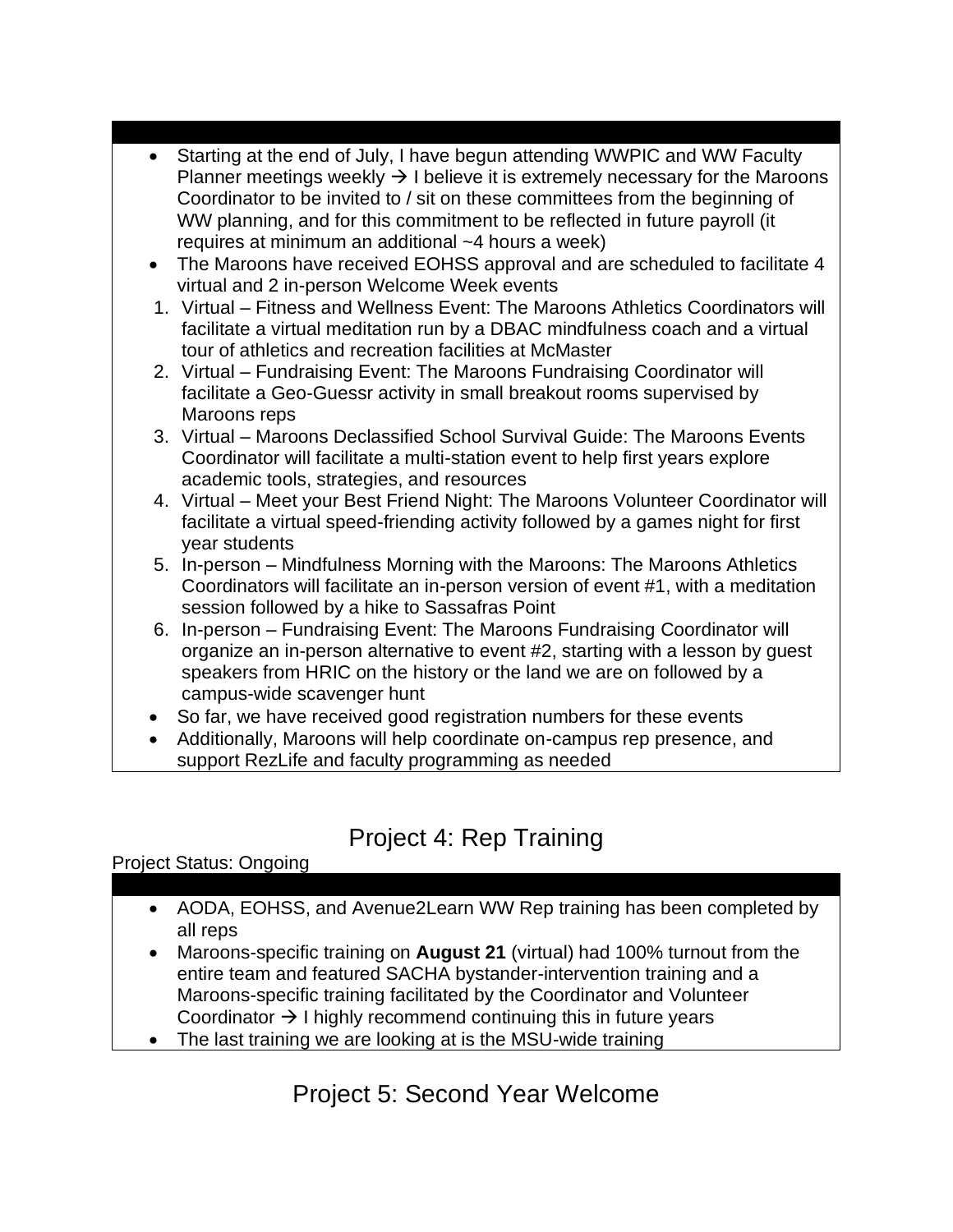### Project Status: Ongoing

- Met with other stakeholder in planning Second Year Welcome
- So far Maroons have been asked to help facilitate an evening bonfire event in partnership with CampusEvents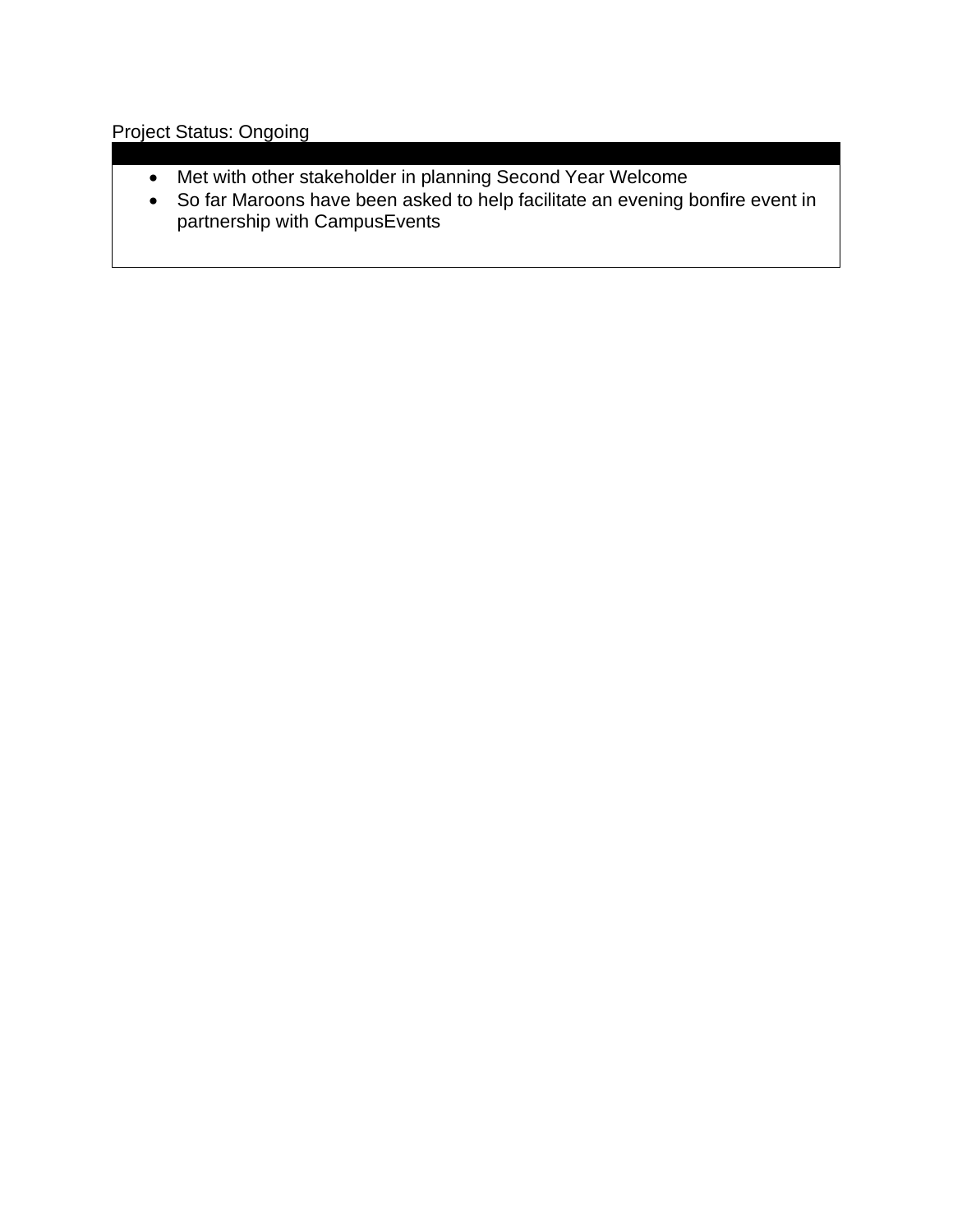# **Outreach & Promotions**

### **Summary**

- Our promotions coordinator has been focusing on expanding our outreach to incoming first year students by interacting with them on Facebook and Instagram, most notably through the mcmaster2025 Instagram account and facilitating group chats on social media
- Other recent social media initiatives include: Welcome Week charity selection announcement, amplifying/reposting other services' reopening/WW posts, and a how-to video on donating to the Welcome Week charity using the MSU portal

## **Social Media Engagement**

Instagram (Last 30 Days)

#### *Table 1: Instagram Engagement Insights*

|                       | <b>Start</b>  | <b>Last Report</b> | <b>Current</b> | <b>Report</b> | <b>Total</b> |
|-----------------------|---------------|--------------------|----------------|---------------|--------------|
| Insights              | <b>Values</b> | <b>Values</b>      | <b>Values</b>  | Change (%)    | Change (%)   |
| <b>Followers</b>      | 1540          | 1567               | 1746           | 111%          | 113%         |
| <b>Impressions</b>    | 3864          | 5750               | 9583           | 167%          | 248%         |
| <b>Profile Visits</b> | 416           | 562                | 1181           | 210%          | 284%         |
| <b>Website</b>        |               |                    |                |               |              |
| <b>Visits</b>         |               | 46                 | 23             | $-50%$        | 329%         |
| <b>Reach</b>          | 749           | 1472               | 1646           | 112%          | 220%         |

## Facebook (Last 28 Days)

*Table 2: Facebook Engagement Insights*

| <b>Insights</b>   | <b>Start</b><br><b>Values</b> | Last Report<br><b>Values</b> | <b>Current</b><br><b>Values</b> | <b>Report</b><br>Change (%) | <b>Total</b><br>Change (%) |
|-------------------|-------------------------------|------------------------------|---------------------------------|-----------------------------|----------------------------|
| <b>Likes</b>      | 4300                          | 4300                         | 4302                            |                             |                            |
| <b>Reach</b>      | 84                            | 84                           | 100                             | 119%                        | 119%                       |
| <b>Views</b>      | 23                            | 23                           | 12                              | $-52%$                      | $-52%$                     |
| <b>Engagement</b> |                               |                              |                                 |                             |                            |
| <b>Followers</b>  | 4453                          | 4453                         | 4453                            |                             |                            |

**Finances**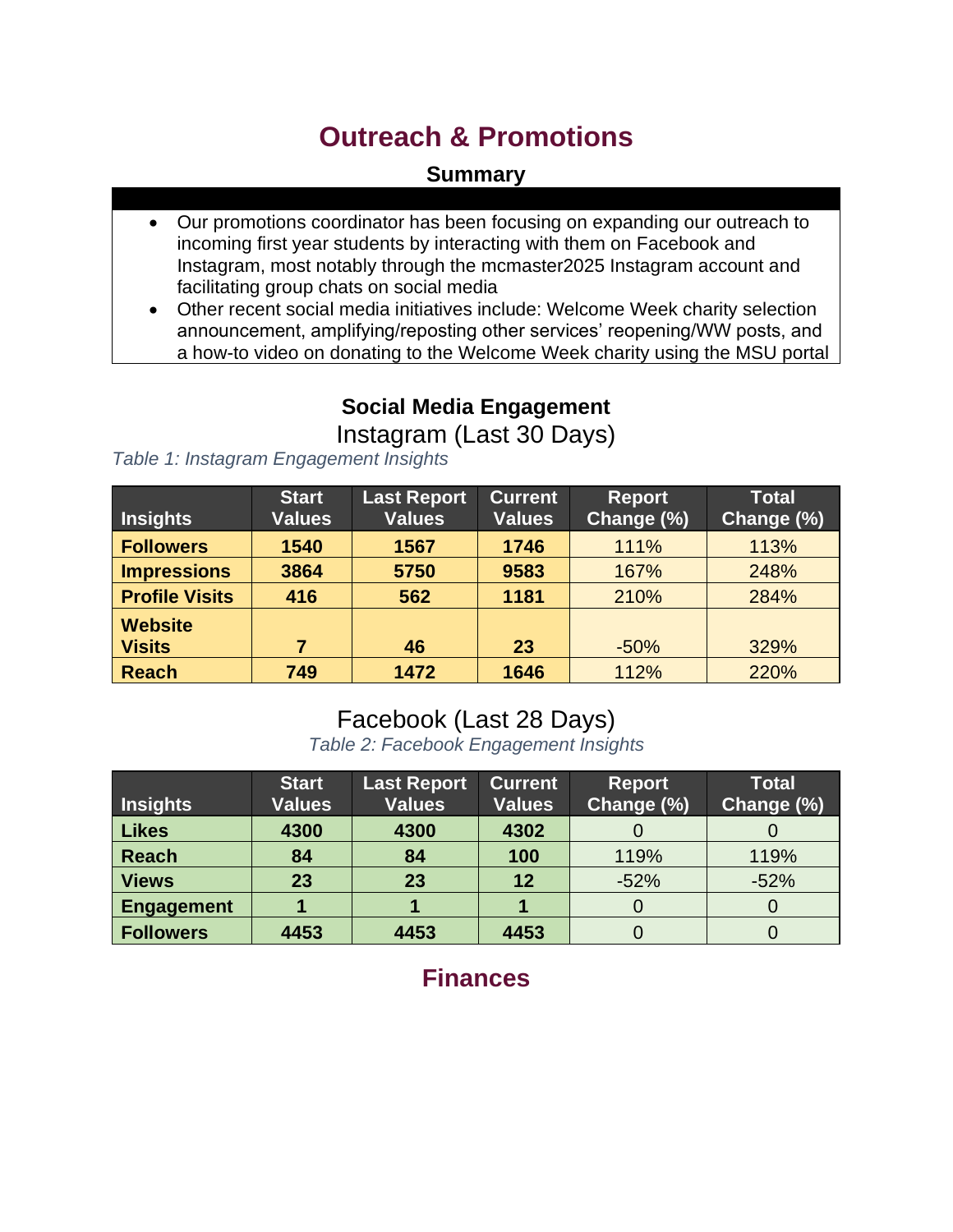- Spending so far has been for hiring graphics (\$100) from the Underground and rep jersey orders (\$2010.61)
- Upcoming expenses will include: SACHA training (\$500), WW meditation facilitator (\$35), and WW radios/communication devices (\$325) and will be added to the budget summary once invoices are received and purchase orders are approved

### **Budget Summary**

| <b>Account</b><br>Code | <b>Item</b>                                                        | <b>Cost</b>                                 |      | <b>Description</b> | Date of<br><b>Purchase</b> |                  |
|------------------------|--------------------------------------------------------------------|---------------------------------------------|------|--------------------|----------------------------|------------------|
| 5003-                  | <b>Maroons - OFFICE</b>                                            |                                             |      |                    |                            |                  |
| 0120                   | <b>SUPPLIES</b>                                                    | $\$\$                                       | 50   |                    |                            |                  |
|                        |                                                                    |                                             |      |                    |                            |                  |
|                        | <b>Total Spent in Line</b>                                         | $\boldsymbol{\theta}$                       |      |                    |                            |                  |
|                        | <b>Remaining in Line</b>                                           | $\mathfrak{S}$                              | 50   |                    |                            |                  |
| 6102-<br>0120          | Maroons -<br><b>ANNUAL</b><br><b>CAMPAIGNS</b>                     | $\$\$                                       | 450  |                    |                            |                  |
|                        |                                                                    |                                             |      |                    |                            |                  |
|                        | <b>Total Spent in Line</b>                                         | $\boldsymbol{\mathsf{S}}$<br>$\mathfrak{S}$ |      |                    |                            |                  |
|                        | <b>Remaining in Line</b>                                           |                                             | 450  |                    |                            |                  |
| 6415-<br>0120          | Maroons -<br>Volunteer<br>Appreciation                             | $\$\$                                       | 750  |                    |                            |                  |
|                        |                                                                    |                                             |      |                    |                            |                  |
|                        | <b>Total Spent in Line</b>                                         | $\boldsymbol{\mathsf{S}}$                   |      |                    |                            |                  |
|                        | Remaining in Line                                                  | $\mathfrak{S}$                              | 750  |                    |                            |                  |
|                        |                                                                    |                                             |      |                    |                            |                  |
| $5715 -$<br>0107       | Maroons -<br><b>ADVERTISING</b><br><b>AND</b><br><b>PROMOTIONS</b> | $\mathcal{S}$                               | 1000 |                    |                            |                  |
|                        |                                                                    |                                             |      |                    | General rep                | May 6,           |
|                        |                                                                    | \$100                                       |      |                    | hiring graphic             | 2021             |
|                        |                                                                    |                                             |      |                    | <b>WW charity</b>          |                  |
|                        |                                                                    |                                             |      |                    | announcement               |                  |
|                        |                                                                    | \$75                                        |      |                    | graphic                    | <b>July 2021</b> |
|                        | <b>Total Spent in Line</b>                                         | $\boldsymbol{\theta}$                       | 175  |                    |                            |                  |
|                        | Remaining in Line                                                  | $\mathfrak{S}$                              | 825  |                    |                            |                  |

#### *Table 3: Budget Tracker*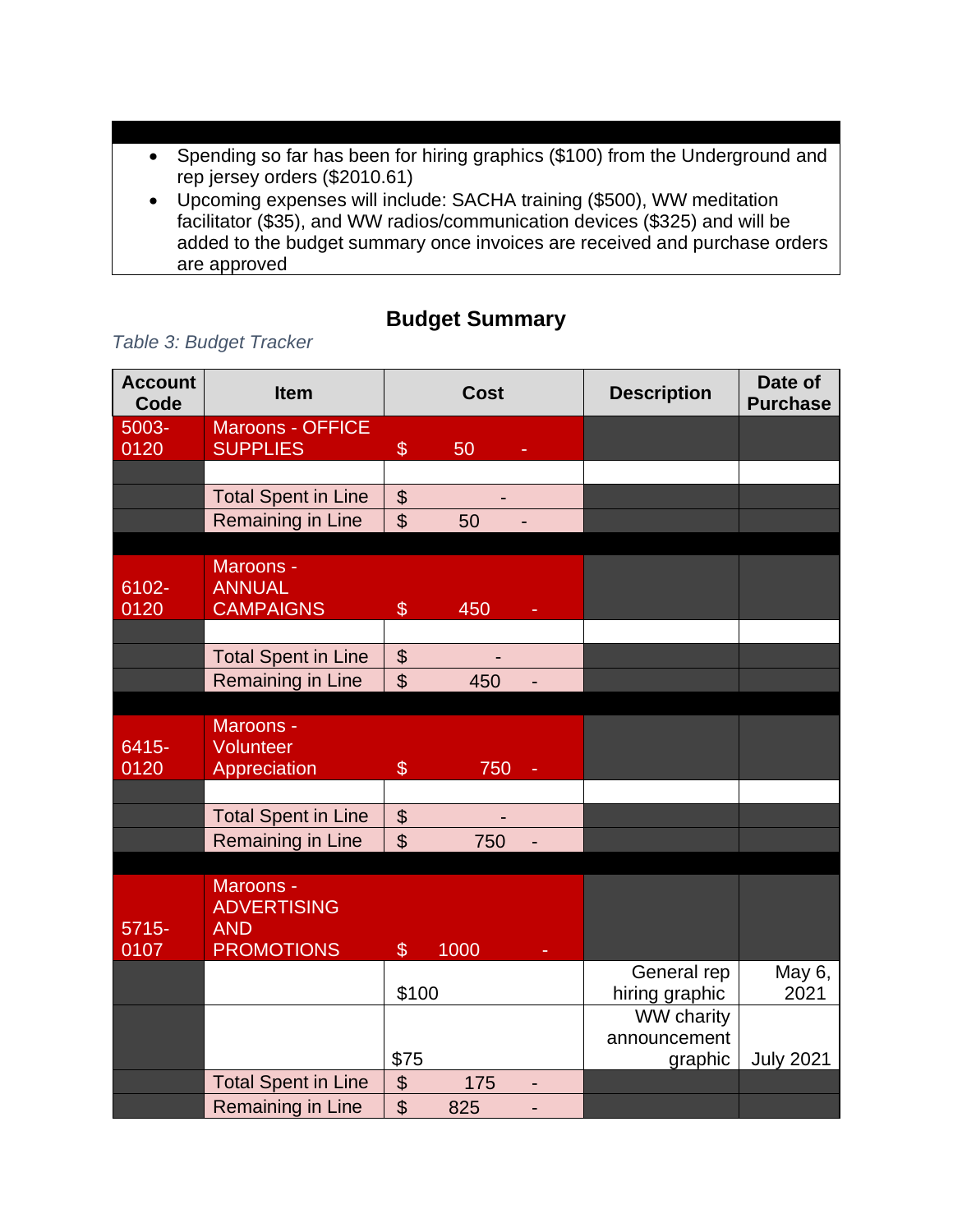| 6603- | Maroons -<br><b>SPECIAL</b> |                           |           |   |                |                 |
|-------|-----------------------------|---------------------------|-----------|---|----------------|-----------------|
| 0120  | <b>PROJECTS</b>             | $\boldsymbol{\mathsf{S}}$ | 750       |   |                |                 |
|       |                             |                           |           |   |                |                 |
|       | <b>Total Spent in Line</b>  | $\boldsymbol{\theta}$     |           |   |                |                 |
|       | Remaining in Line           | $\mathfrak{S}$            | 750       |   |                |                 |
|       |                             |                           |           |   |                |                 |
| 6633- | Maroons -                   |                           |           |   |                |                 |
| 0120  | <b>UNIFORMS</b>             | $\mathbb{S}$              | 2500      |   |                |                 |
|       |                             |                           |           |   | Maroons Jersey | <b>July 12,</b> |
|       |                             |                           | \$2010.61 |   | order          | 2021            |
|       | <b>Total Spent in Line</b>  | $\boldsymbol{\theta}$     | 2010.61   | ٠ |                |                 |
|       | <b>Remaining in Line</b>    | $\mathfrak{S}$            | 489.39    |   |                |                 |
|       |                             |                           |           |   |                |                 |
|       | Maroons -                   |                           |           |   |                |                 |
| 6804- | <b>MEMBER</b>               |                           |           |   |                |                 |
| 0120  | <b>TRAINING</b>             | $\boldsymbol{\mathsf{S}}$ | 500       |   |                |                 |
|       |                             |                           |           |   |                |                 |
|       | <b>Total Spent in Line</b>  | $\boldsymbol{\mathsf{S}}$ |           |   |                |                 |
|       | Remaining in Line           | $\mathfrak{S}$            | 500       |   |                |                 |

# **Executives and Volunteers**

- The LT have done a phenomenal job planning WW events and being adaptable to in-person WW announcement
- All General Reps have done an excellent job maintaining communication and staying on top of their training and rep responsibilities
- Team has met for the first time in-person on Aug 29 and LT are continuing to facilitate team bonding and healthy team dynamic within their Pods through icebreakers, socials, etc.